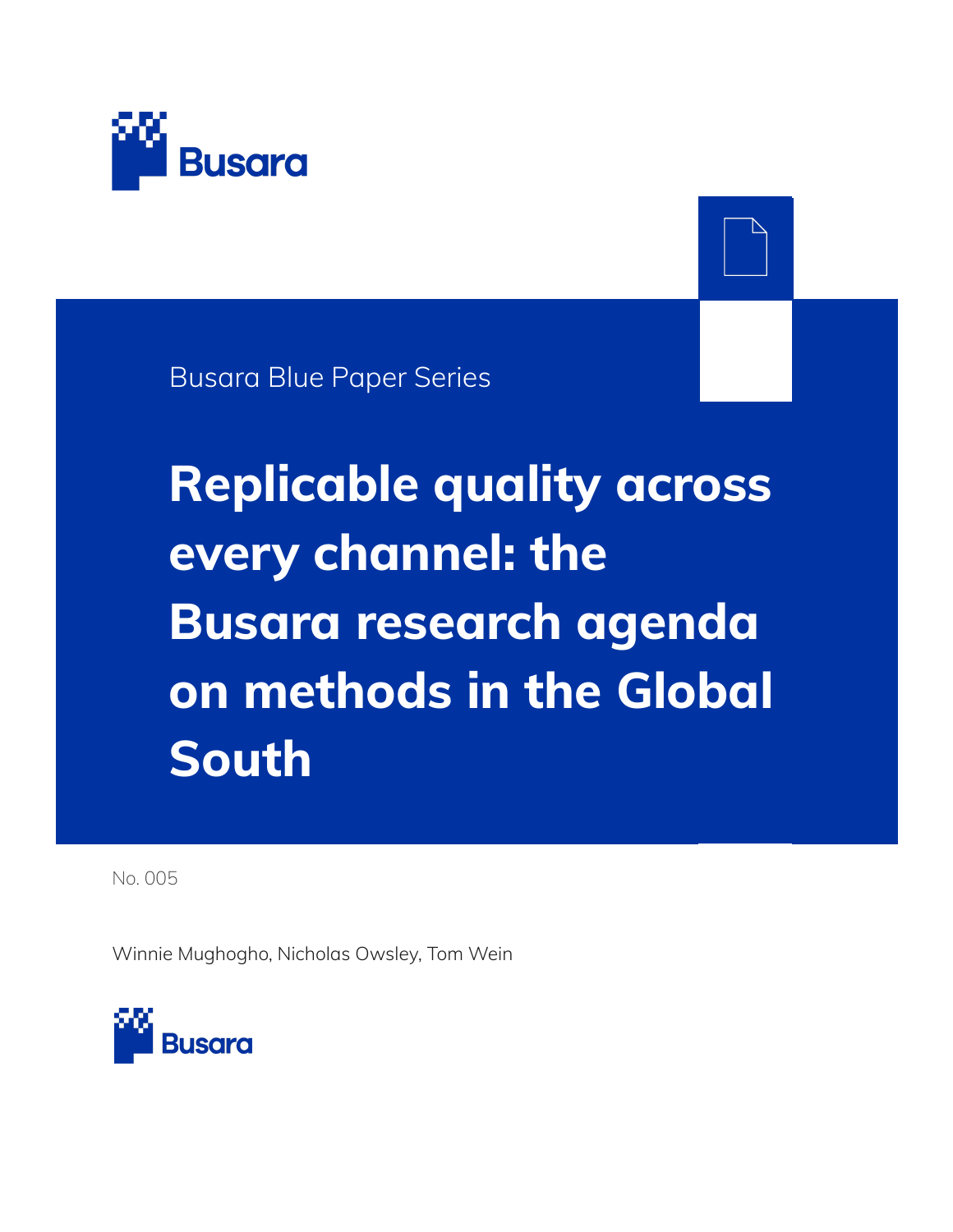## **Replicable quality across every channel: the Busara research agenda on methods in the Global South**

Winnie Mughogho<sup>1</sup>, Nicholas Owsley<sup>2</sup>, Tom Wein<sup>3</sup>

#### **Author Affiliations:**

[1] The Busara Center for Behavioral Economics. Corresponding author: [winnie.mughogho@busaracenter.org](mailto:winnie.mughogho@busaracenter.org) <sup>[2]</sup> The Busara Center for Behavioral Economics; University of Chicago [3] The Dignity Project

**Non-Author Contributions:** We are indebted to all our participants. We are grateful to Johannes Haushofer, James Vancel, Chaning Jang, David Clarance, Jennifer Adhiambo, Irene Ngina and many more for their preceding work on setting Busara's internal research agendas. Special thanks are reserved for Anisha Singh, who guided and reviewed this work through several versions.

**Conflicts of Interest:** There are no Conflicts of Interest to declare for this study

**The Busara Blue Paper Series** is a collection of working papers on topics relevant to experimental and behavioral economics in the Global South. All papers comply with Busara's Open Science and research ethics policies, have IRB approval, and all study materials and data are to be published on the Open Science Framework [www.osf.io.](http://www.osf.io) Papers are circulated for discussion and comment - feedback on the paper directly to the corresponding author is welcomed.

© Busara Center for Behavioral Economics, 2021

Busara is a research and advisory firm dedicated to advancing and applying behavioral science in the global south. Daykio Plaza, Ngong Road, Nairobi, Kenya | [busaracenter.org](https://www.busaracenter.org) | +254 713 474 296.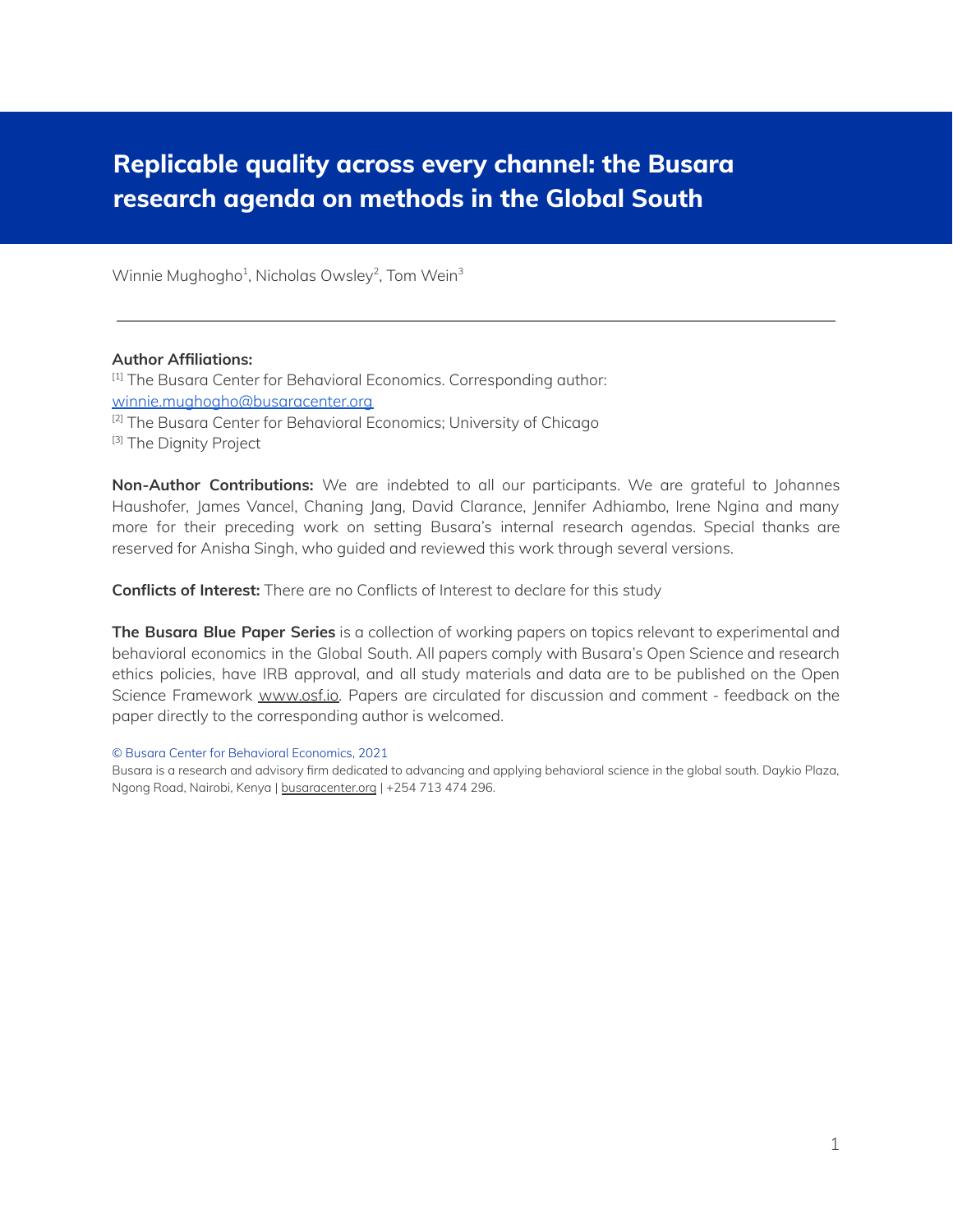**Replicable quality across every channel: the Busara research agenda on methods in the Global South**

# **Abstract**

Any act of measurement brings with it concerns about data quality and replication. Yet very little of this work has focused in detail on the specific measurement and data quality concerns related to conducting research in the Global South. Busara operates both remote and in-person data collection, employing everything from photovoice to laboratory 'games' to list experiments. Across both of these domains, we will build on our long tradition of careful testing of measures and techniques to ensure high levels of access, response, attention and comprehension. We will examine what methodological practices work best for various populations, especially those with the least social power, in the Global South, to maintain data quality (this differs from our closely related program of work on cross-cultural validation of behavioral science constructs). Busara is well-positioned to do this, and to disseminate protocols for the use of these methods.

**JEL Codes:** B41; C80; D91

**Key Words:** replication, generalization, methods, data quality, attention, behavioral science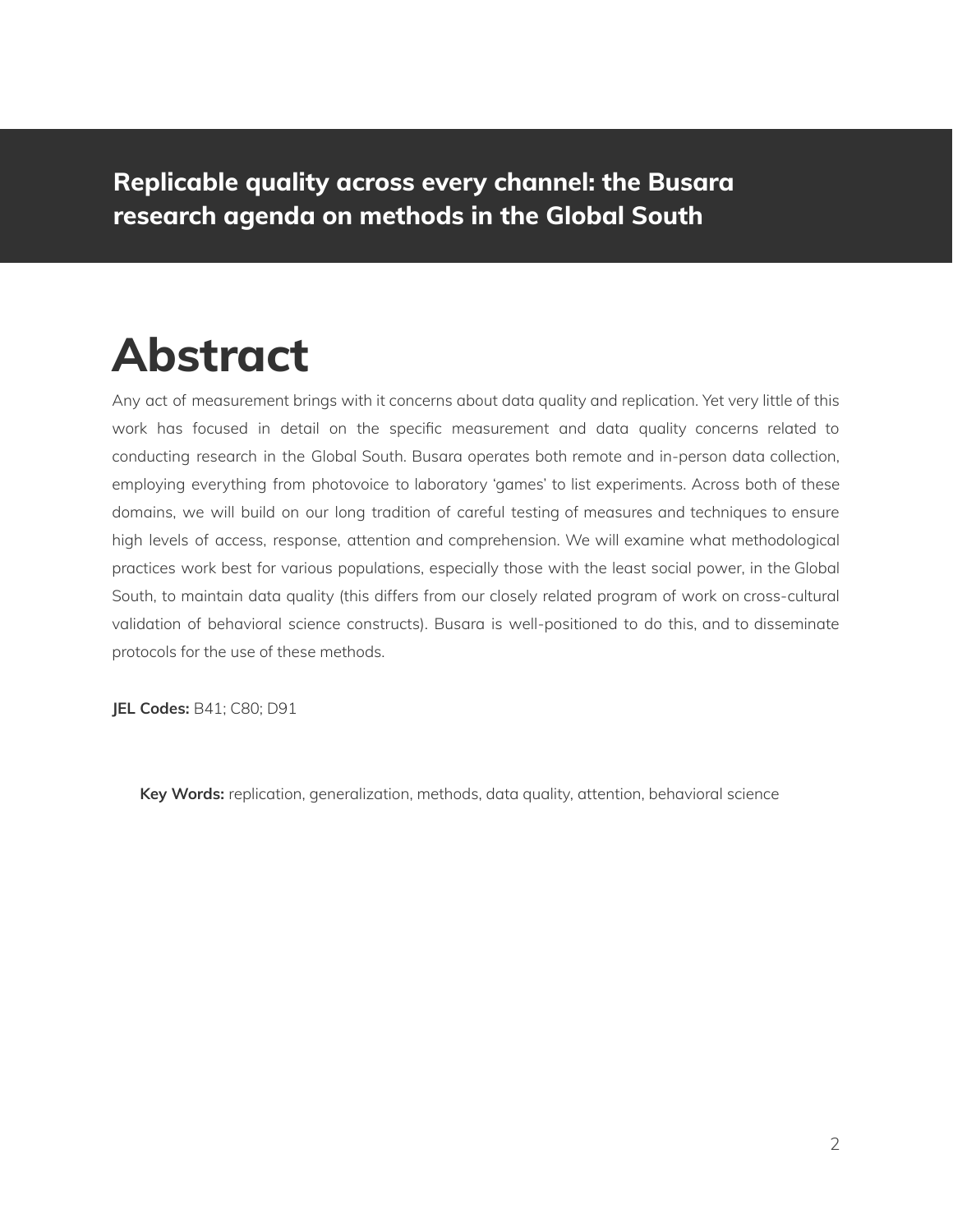# **Global debate**

There is great power to the availability of data, and the power of the digital revolution has reduced the barriers to data collection for many researchers and institutions (World Bank, 2021). That has begun to correct some of the many imbalances in knowledge production, from who gets studied and has their voice heard to who gets the funding and other privileges needed to publish empirical research (Chelwa, 2017; Briggs & Weathers, 2016; Ndlovu-Gatsheni, 2021). Research employing all kinds of methods can be transformative.

#### Our agenda

**Busara Center for Behavioral Economics** works with researchers and organisations to advance and apply behavioral science in pursuit of poverty alleviation. In three Busara 'Blue Papers', we are laying out our three year (2022-2025) research agenda on methods, cross-cultural validation and research ethics in line with that mission. This is part of our commitment to rigorous, respectful research in the Global South. We would be glad to discuss collaborations on any of these core questions, and we welcome feedback on these agendas.

There is wide agreement on the power of research among researchers. However, there is less debate than might be expected (at least in the published literature) about how to go about it. Critical thinking about measurement is often neglected (Boumans, 2015). Even comparatively practical handbooks on the conduct of experiments focus mainly on choosing an overall method, with little exploration of the challenges of measurement (Gertler et al, 2016; Khandker et al, 2010).<sup>1</sup> Many studies proceed using methods and measures that were developed in the Global North for use on WEIRD populations (Henrich et al, 2010). There is an extremely active methodological debate in the positivist social sciences when it comes to statistical analysis and interpretation after studies are completed,<sup>2</sup> but much less new published work on the mechanics and reliability of the incentivised lab games (Amir et al, 2012) and survey outcomes (Broockman et al, 2017) that many studies employ. $3$  Though much piloting is done, especially when experiments take place in new contexts, this is not an explicit topic of study and publication (Glöckner & Hilbig, 2011; Hilbig, 2010). This is despite the fact that small changes to laboratory or survey procedure can have a major impact on results (Cilliers et al, 2015).

Particularly absent in this debate is the study of quantitative and qualitative measurement among populations in the Global South. Virtually all of the methods used by the behavioral sciences were first developed for WEIRD populations in the Global North (Haushofer et al, 2014). Just as those populations differ systematically in their behaviors, preferences and

 $1$  One valuable exception is the 'Handbook of Field Experiments' (Duflo & Banerjee, 2017), which has notable sections on construal, preference elicitation, mechanisms and related topics.

 $2$  See for instance recent debates on difference-in-difference methods (Baker, 2019).

 $3$  This compares to a longer tradition of more careful work on psychometrics in psychology - c.f. Dunlap, 1937.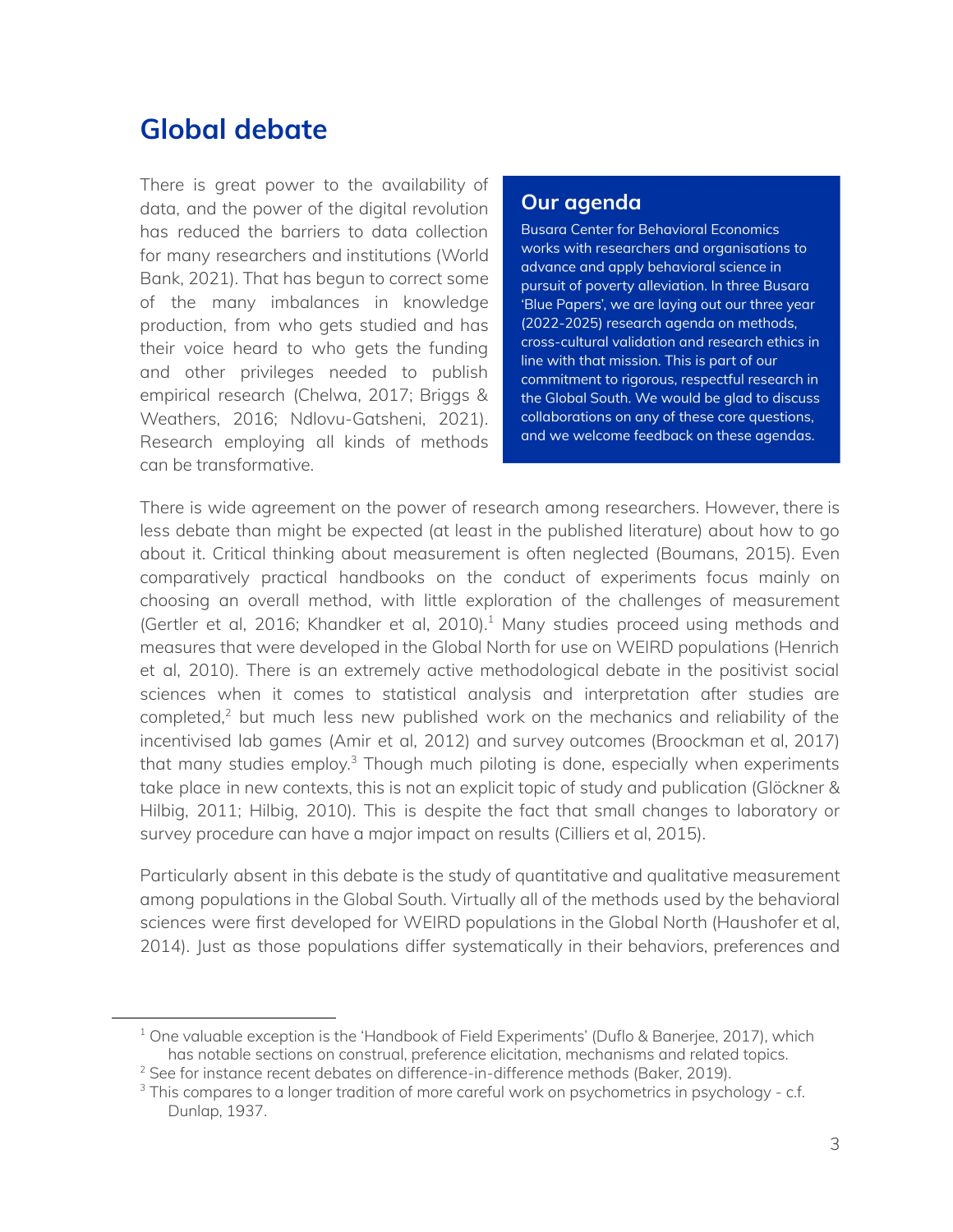psychology (Henrich et al, 2010; Muthukrishna et al, 2020), they very likely differ also in what techniques help drive high quality data.

There is however a burgeoning gray literature on these topics, often among populations in the Global South, shared on the institutional blogs of various implementers of research (e.g. Mathur, 2020; Rozo, 2021; Canagarajah et al, 2021). Much is also learned through ad hoc piloting, shared among academics through informal networks and rarely published for all to access. This push to improve quality of research has now begun to wrestle with the need to adopt different approaches for various populations in the Global South. In Busara's view, this is a potentially major source of underexplored variance and error in current research. It is the types of questions addressed in this gray literature that we propose to extend and bring structure to under this research agenda.

Meanwhile, for practical reasons, research methods are evolving fast. There has been an accelerating trend during the pandemic to try out new methods, with researchers and institutions forced to innovate in order to continue their work (Richardson et al, 2021; Hensen et al, 2021). The pandemic has also made much of that work exceptionally urgent (Van Bavel et al, 2020; Abaluck et al, 2021). This move has brought to the fore old questions of recruitment, administration, response rates, data quality, representativeness, research ethics, and much more (Cardel et al, 2020; Tuttle, 2020; Holmes et al, 2020; Lobe et al, 2020), for both quantitative and qualitative research methods - questions with which the social sciences have always wrestled (Lewis-Beck et al, 2003).

With remote research already rising in prevalence before the pandemic (Buhrmester et al, 2018), much of the most recent research literature has focused on the use of Amazon's Mturk. Considerable worries expressed about the quality of data being collected through that platform (Chmielewski & Kucker, 2020; Kennedy et al, 2020; Matherly, 2019; Aguinis et al, 2020). This has led many researchers to seek alternative panels that combine similar ease of use with greater assurances regarding data quality (Palan & Schitter, 2018; Peer et al, 2017; Peer et al, 2021). There is additionally considerable careful work, dating back a little further (Down & Duke, 2003) on SMS and other phone-based methods (Alam et al, 2014; Gibson et al, 2017; Lau et al, 2018; Lau et al, 2019a; Greenleaf et al, 2017), with valuable practical advice on what works in designing them (Lau et al, 2019b; Van Der Heijden, 2017; Kopper & Sautman, 2020). We note that the availability of participants in these panels is often more limited for countries in the Global South, and they are generally designed to work within the technological infrastructure of Global North countries.

When it comes to in-person data collection, recent methodological literature has been as varied as the many methods that domain contains, but it has included debates about the interpretation of interviews and ensuring rigor in qualitative data collection (Hughes et al, 2020; Hammersley, 2020; Edwards & Holland, 2020; Jenner & Myers, 2019), interrogating the unstructured interactions around quantitative data collection (Ongena & Dijkstra, 2020; Schaeffer, 2020; Conrad & Schober, 2020; Ting & Fitzgerald, 2019), reflections on positionality and the identities of researchers (Islam, 2020; Rogers, 2020; Pritchard, 2019),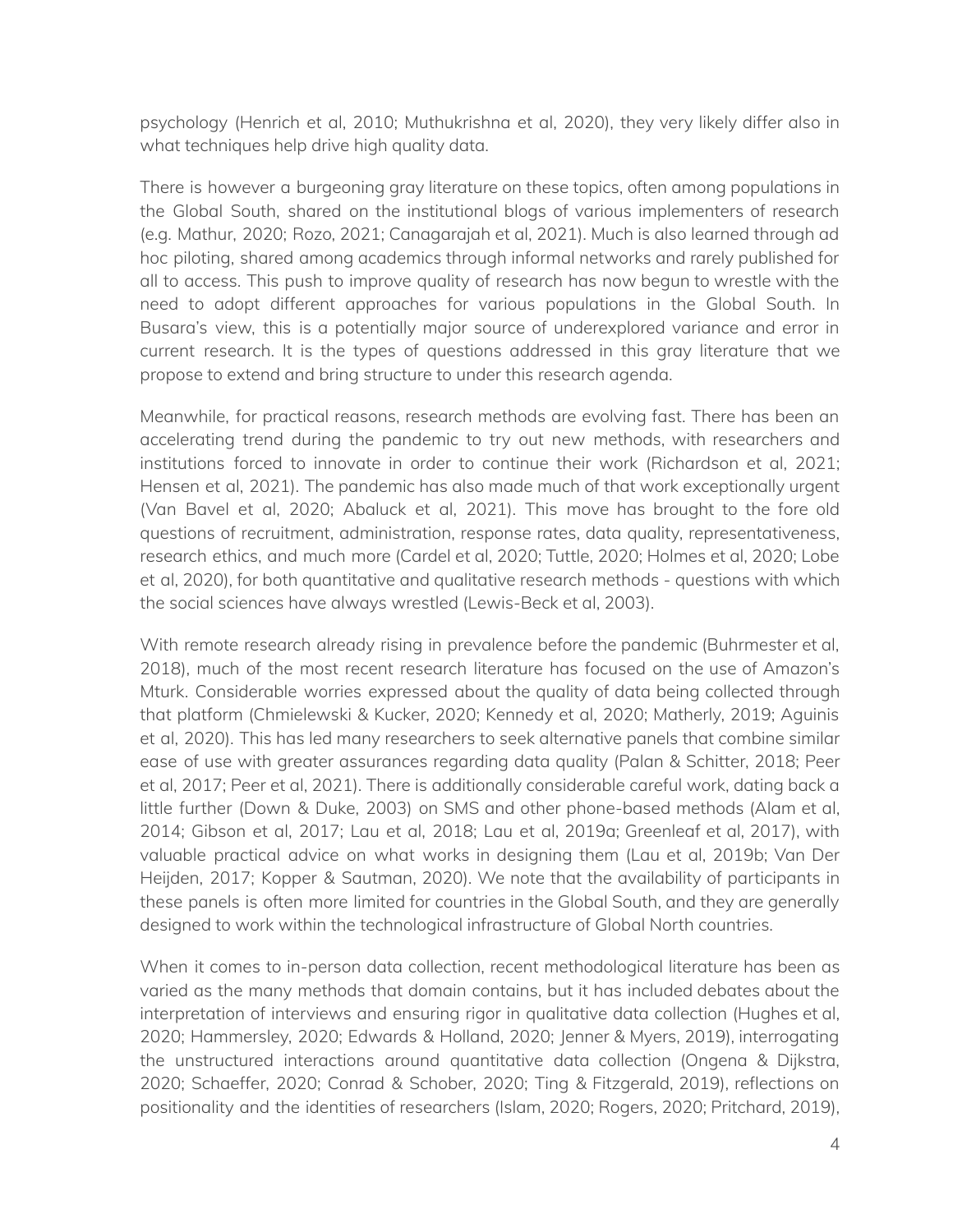and how differences between researchers and participants may be overcome in order that all sections of the population are included (Brooks et al, 2019; Kianersi et al, 2019; Kruger et al, 2019; Mao & Feldman, 2019), as well as the role of psychometrics (Wijsen & Borsboom, 2021). Only a handful of the papers cited in the preceding two paragraphs are focused on populations in the Global South.

There are also many relevant recent studies of methodological concerns that apply to both remote and in-person collection and design, such as extensive discussion of response options (Terentev & Maloshonok, 2019; Montagni et al, 2019; Höhne & Krebs, 2021; Rasmussen et al, 2020; Wang & Krosnick, 2020), respondent attention (Silber et al, 2019; Nichols & Edlund, 2020) and translation (Sarac & Koc, 2020). Yet once again, few of these focus on populations with the least social power, or more generally on populations in the Global South.

These concerns over data quality sit alongside ongoing anxiety in the field about wider failings of replicability across the behavioral and experimental social sciences (Simons, 2014; Klein et al, 2015). There has been a wide ranging push to drive up standards of experimental research in general, through principles of open science, robustness, pre-registration and similar improvements (Munafò et al, 2017; Blair et al, 2019). Important work has been done on researcher degrees of freedom (Veldkamp et al, 2017).

So far, research into the methods employed in the study of the positivist social sciences has been limited. What work there is rarely focuses on the populations with the least social power in the Global South. Compared to the work on replication and how researchers should analyse their data, there has not been an equivalent effort to examine the detail of the measures we use. A community of research implementers has begun to correct for this through occasional blog posts on methodological procedure in the Global South, but there is far more to do. This research agenda will formalise and extend that effort.

#### **The story of methodological research at Busara**

When the pandemic hit, like all research organisations, Busara converted to remote research - to continue our projects, and to ensure that we could keep hearing from those most in need during this crisis. We immediately launched a program of methods research, testing out the quality of the responses we were receiving. In that work we examined how SMS and phone modes compared across incentives, reminders, completion rates, and response quality. We have since launched a series of studies within the Busara KITE app, our remote data collection tool, learning more about what combination of incentives, reminders, and survey design principles succeed best for that research mode. Technologies of this kind have great promise in allowing us to reach participants with lower costs, provide feedback and co-create research alongside - if done right. Our Lab team has been learning a great deal across all our studies about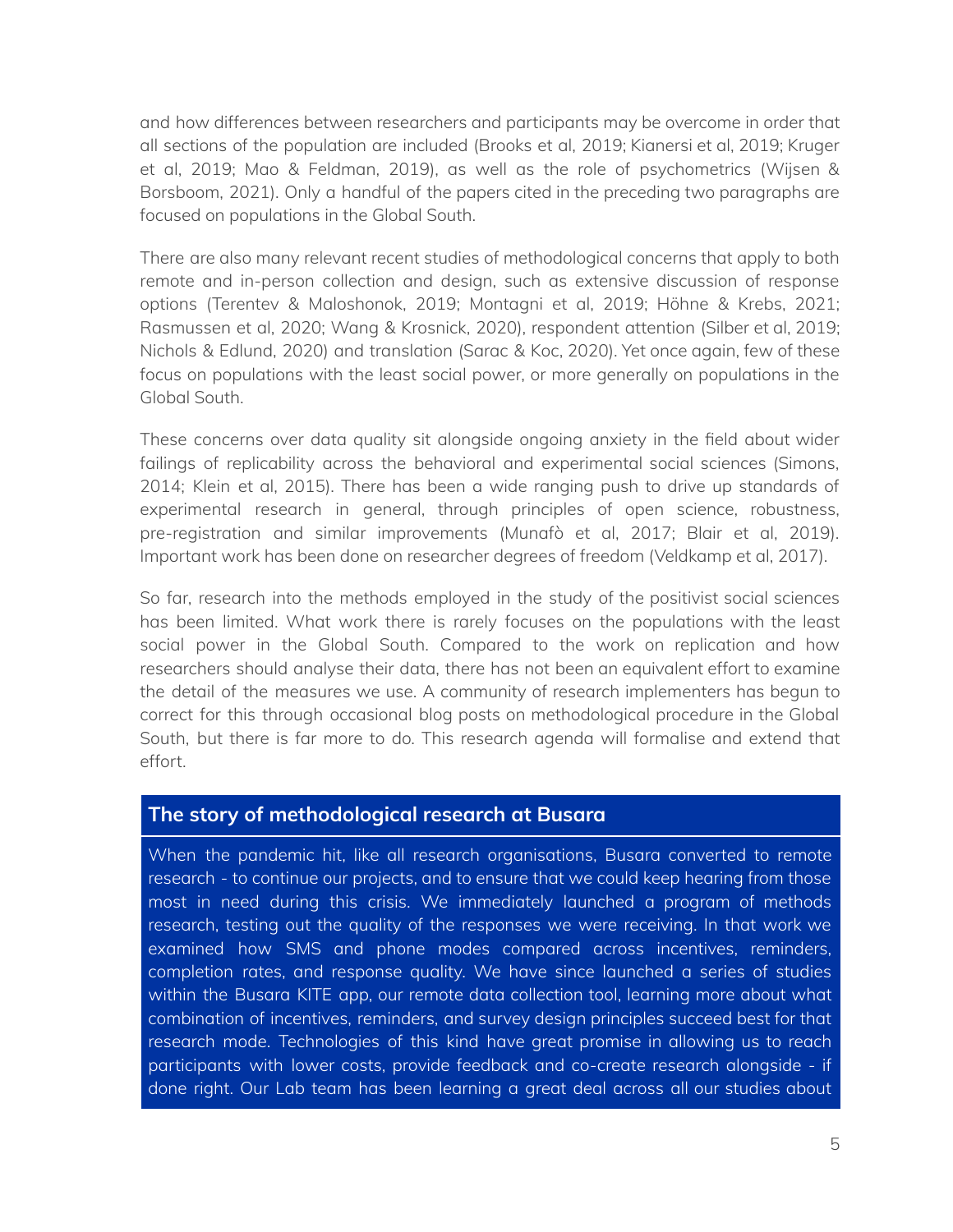what works well in boosting data quality - something that we want to record and study more intentionally.

This work has built on a long succession of work examining methods at Busara. We have recently examined the inclusivity of our research processes, with a particular focus on gender, in both Kenya and Nigeria. We have launched an extensive program of contextualisation of standard behavioral games, tests and survey items, ensuring that they are comprehensible and relevant to our research participants. In 2018, in partnership with Ajua, we conducted an extensive assessment of data quality in SMS surveys. Much of this work is in the process of being shared through our contribution to the Science of Behavior Change Open Instruments repository.

In addition, we at Busara have often worked with academic partners to design and implement novel methods to address the most challenging specific questions in the laboratory. These have included developing new measures of ethnic preferences (Blum et al, 2021), stress (Haushofer et al, 2015b), noise and cognitive function (Dean, 2021), mental health (Haushofer et al, 2020; Baranov et al, 2020), social preferences (Jang & Lynham, 2015), temperature (Almås et al, 2019), legacies of violence (Amanela et al, 2020), civic engagement (Wein et al, 2020) and much else.

Throughout this time, Busara has been experimenting with new methods of data collection, and validating those methods, from mobile laboratories set up in hostels and buses to phone sensing, interactive voice response, participatory methods and qualitative co-design. At all times, we have tried to ground our methods in the lived realities of our participants. However, we have not always organised this work into a focused progression of addressing an organised taxonomy of pressing methodological questions. This agenda aims to bring order and focus to the great deal of learning we have done so far.

## **Busara's contribution**

Busara's role in this global debate will focus on piloting and experimentally testing methodological innovations with our 75,000-strong pool of respondents, recruited and maintained in India, Kenya, Uganda and beyond. This will begin through the use of KITE, Busara's tool for remote data collection, and will later transition to incorporating learnings across other remote and in-person data collection methods, including both qualitative, quantitative and lab-based methods.

We will begin by developing contextually appropriate measures of access, attention and comprehension. Access, attention and comprehension are, we believe, reasonable proxies for the overall construct of high-quality data. Once we are confident in these outcome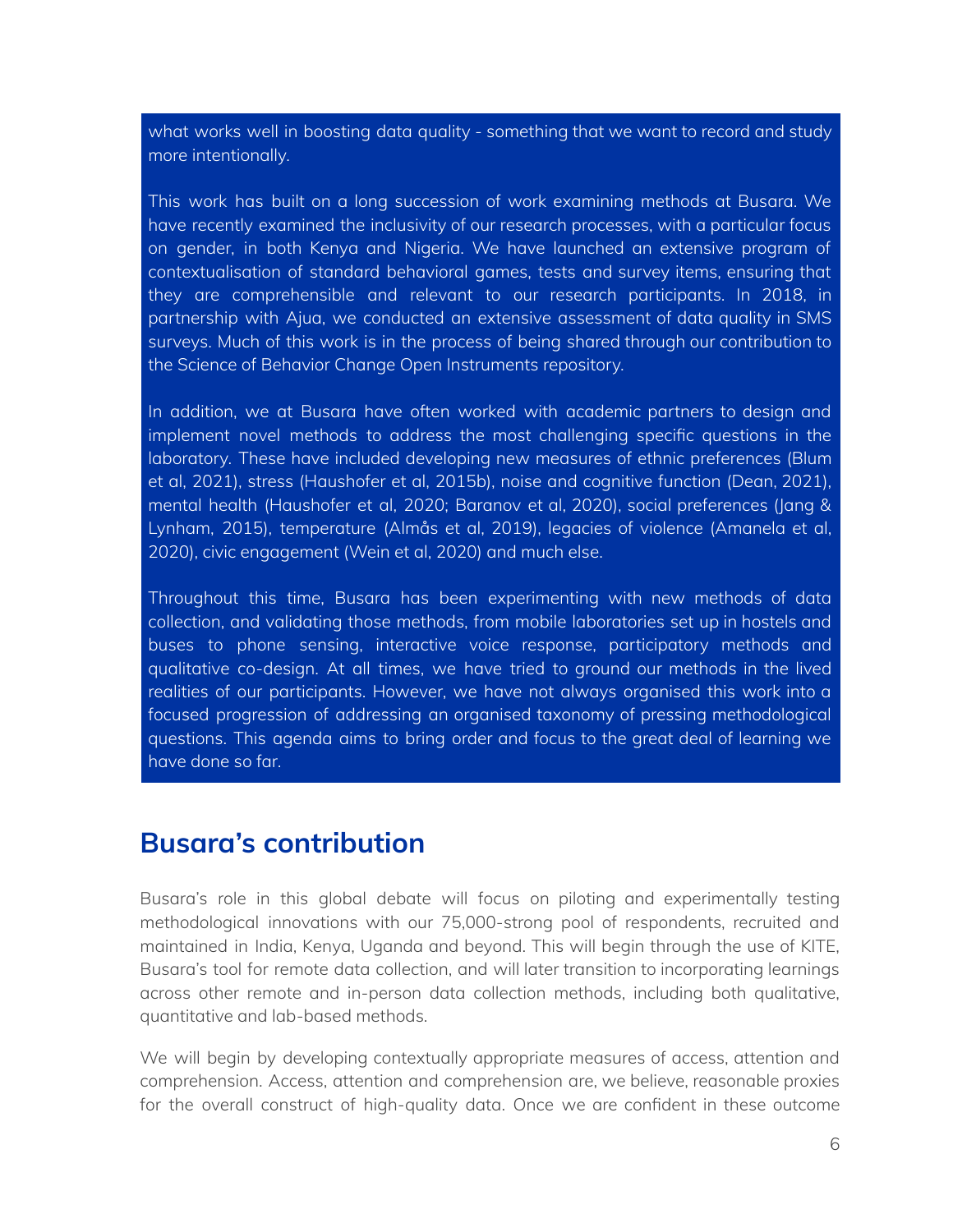measures, we will pilot and test improvements to boost those scores, ensuring high levels of participant access, response, attention, and accuracy. All this will be done for both our qualitative and quantitative research. As well as covering different methods, we will also focus on heterogeneity of results and pay special attention to neglected and minoritised segments of the population, including women, those in informal settlements, and ethnic or other minorities, ensuring that their voices are heard and examining how their experiences may differ. Throughout this process, Busara will share standardised protocols for use across our own projects and by the wider research community, where the data supports the use of such standardised approaches across different populations.

In support of our qualitative work, as well as doing the 'contextualisation' of methods and adapting for data quality, we will additionally develop and test protocols for quality in analysis, especially in transcription and coding, and learn lessons from a variety of novel qualitative methods. In doing so, we will have a special focus on adapting qualitative methods - especially group methods - to the limitations and opportunities of remote research in low-connectivity contexts, given the special value those methods have historically gained from face-to-face contact. This is likely to include exploring better ways to approach novel qualitative methods, including co-design, story completion, diaries and photovoice.

Since KITE is a new tool, and since there is considerable interest in the use and reliability of digital remote data collection methods of this kind, we will publish a specific review of methodological work and participant data related to KITE.

As a busy research institution that has run more than 500 behavioral science projects, and may be running upwards of 75 studies at any one time, and working across many different methods, Busara is ideally placed to create and share this sort of knowledge. Simple answers to questions of methods, translated into simple-to-administer protocols, should realise important gains in efficiency, reliability and quality across the institution and the research field. They should do so in ways that shift the focus of research towards appropriateness for populations in Global South contexts.

This work proceeds in close concert with a similar program of work on cross-cultural validation, which is intimately related. We can differentiate between them thusly: cross-cultural validation focuses on answering a set of research questions about specific *constructs* that are central to behavioral science. By contrast, our methods research program will build knowledge about all research methods, with a continual focus on data quality.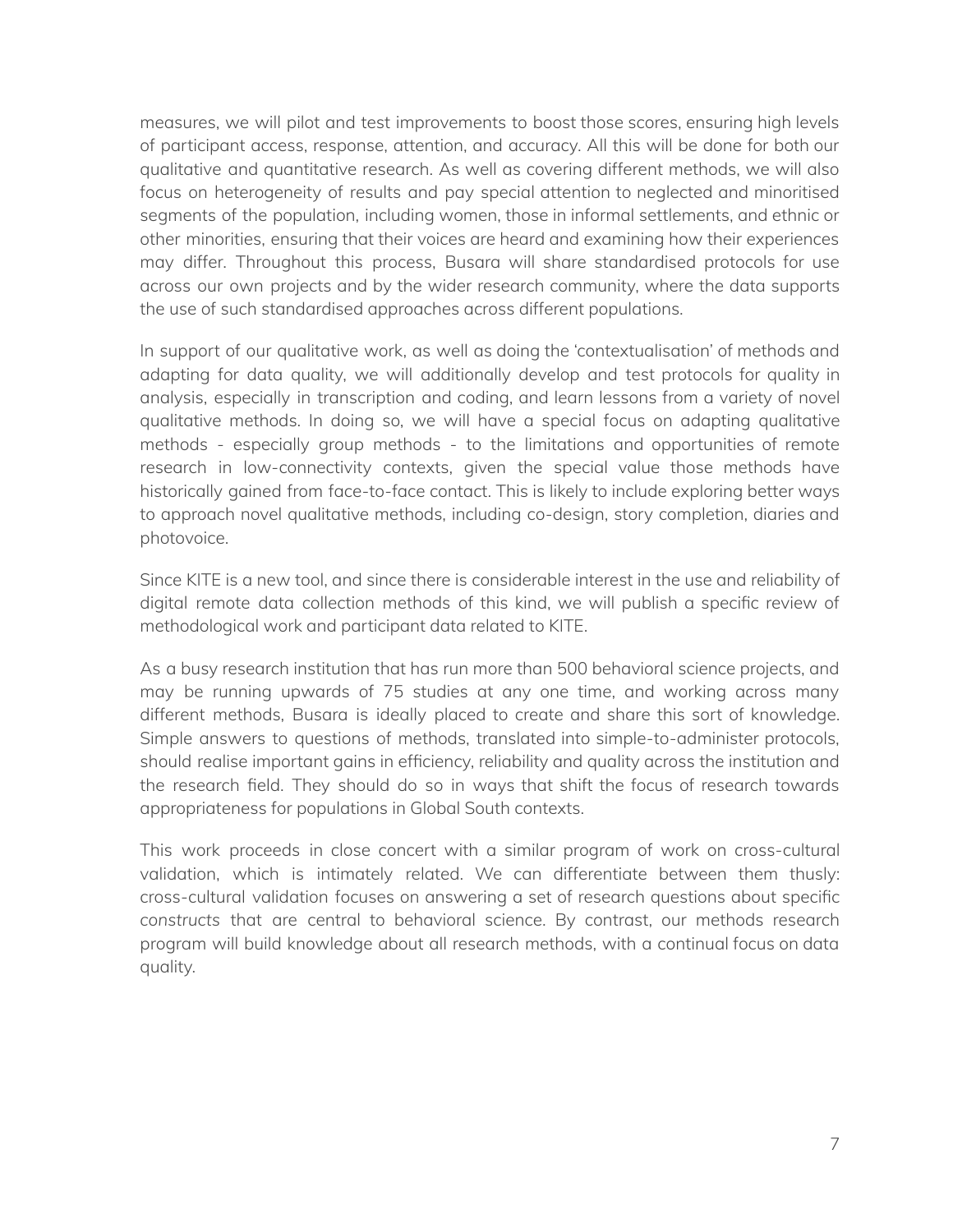# **Core questions**

Over the three years of this research agenda, from 2022 until 2025, we will comprehensively answer the following core questions, conducting multiple studies to address each one:

- 1. How can we contextualize, measure and improve access, response, attention, comprehension and depth of responses in surveys, experiments and qualitative research for populations in the Global South?
- 2. How can we quantify data quality in both qualitative and quantitative research?
- 3. How do the answers to these questions vary across gender, racial, national and economic groups? How can we build inclusion across different modes of research, for those populations with the least social power, and make certain these modes do not perpetuate exclusion?
- 4. How do the answers to these questions vary across common research methods, including in-person and remote data collection?
- 5. How do the answers differ for the most sensitive and difficult to approach research topics?
- 6. What protocols and practices should we adopt to maintain high data quality across methods and groups?

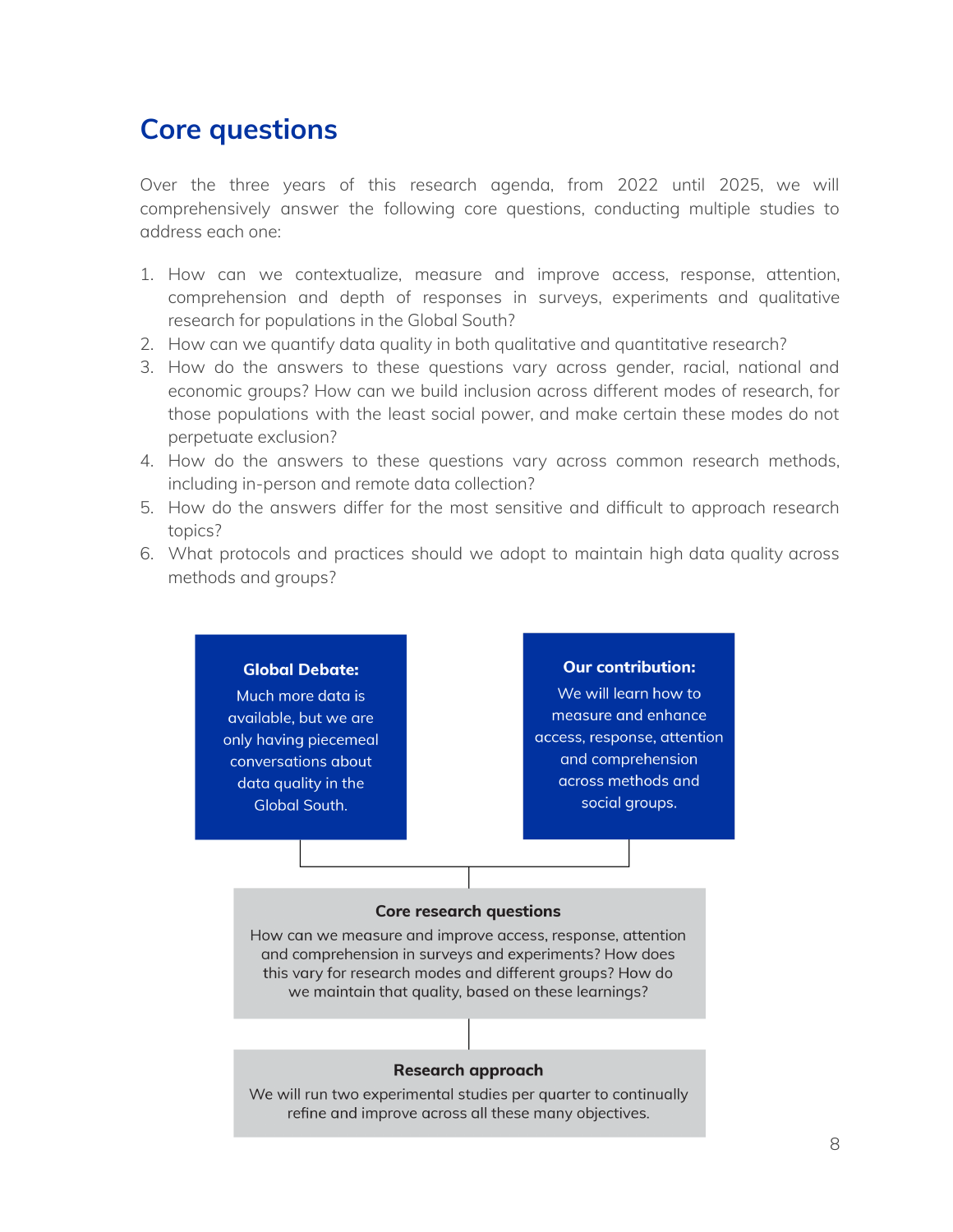# **Research approach**

This agenda will be best served by the prototyping and testing of different approaches to measure and improve data quality. We will therefore aim to run two experimental studies per quarter to continually refine and improve across these many objectives. Frequently these will be embedded in other existing studies, including those from our cross-cultural validation agenda. Initially the work will focus on refining data quality in KITE, our remote data collection app, before moving to other methods and data collection modes as the agenda develops.

Initially you can expect from Busara studies of incentives to install the KITE app and to take surveys. You can expect careful testing of attention checks, and of the role of incentives and reminders in boosting attention. You can expect new studies of list experiments and other approaches to asking the most sensitive questions, to see which perform best for populations in the Global South. To begin with, we will mainly be asking these questions of participants drawn from the Busara Lab Pool, which is principally composed of low income people in Nairobi. As the agenda develops, we will examine different segments of the population across the countries that Busara serves (including India, Nigeria, Ethiopia, Uganda and Tanzania), and trialling what we've learned from KITE in our laboratory, phone surveys, face-to-face surveys and qualitative methods. Busara will publish regular blog posts and working papers dedicated to sharing the learnings from this agenda.

# **Conclusion**

Whose voices get heard? Does the use of certain modes perpetuate a gap in who we can reach? When we get a chance to hear them, are we hearing open, unfiltered views - or did people feel obliged to give certain answers when speaking to us? How can we create opportunities for people to be as open as they can be in sharing their lives with researchers? These are some of the most fundamental moral and technical questions that researchers face.

Through this agenda we will be doing the detailed, sometimes undervalued, work of making sure our methods are just right. We do so in service to the academic and policy community, which rightly asks how certain we can be in each of our findings. We do so too in service to the participants who give their time and views, and who deserve to know that we have done all we can to support them to share those as openly as we would wish to. Methods affects everything. Our hope is that by improving methods in our own work and by communicating how other research implementers may in turn improve their own methods, we will help generate better data for better policies in pursuit of human flourishing.

### **Call for collaborators**

These are issues on which we welcome collaborators. If you have feedback on these papers, which are periodically updated, or if you are interested in discussing, supporting or participating in our research agenda on cross-cultural research, methods or research ethics, we'd love to hear from you. Please contact Anisha Singh on [anisha.singh@busaracenter.org](mailto:anisha.singh@busaracenter.org)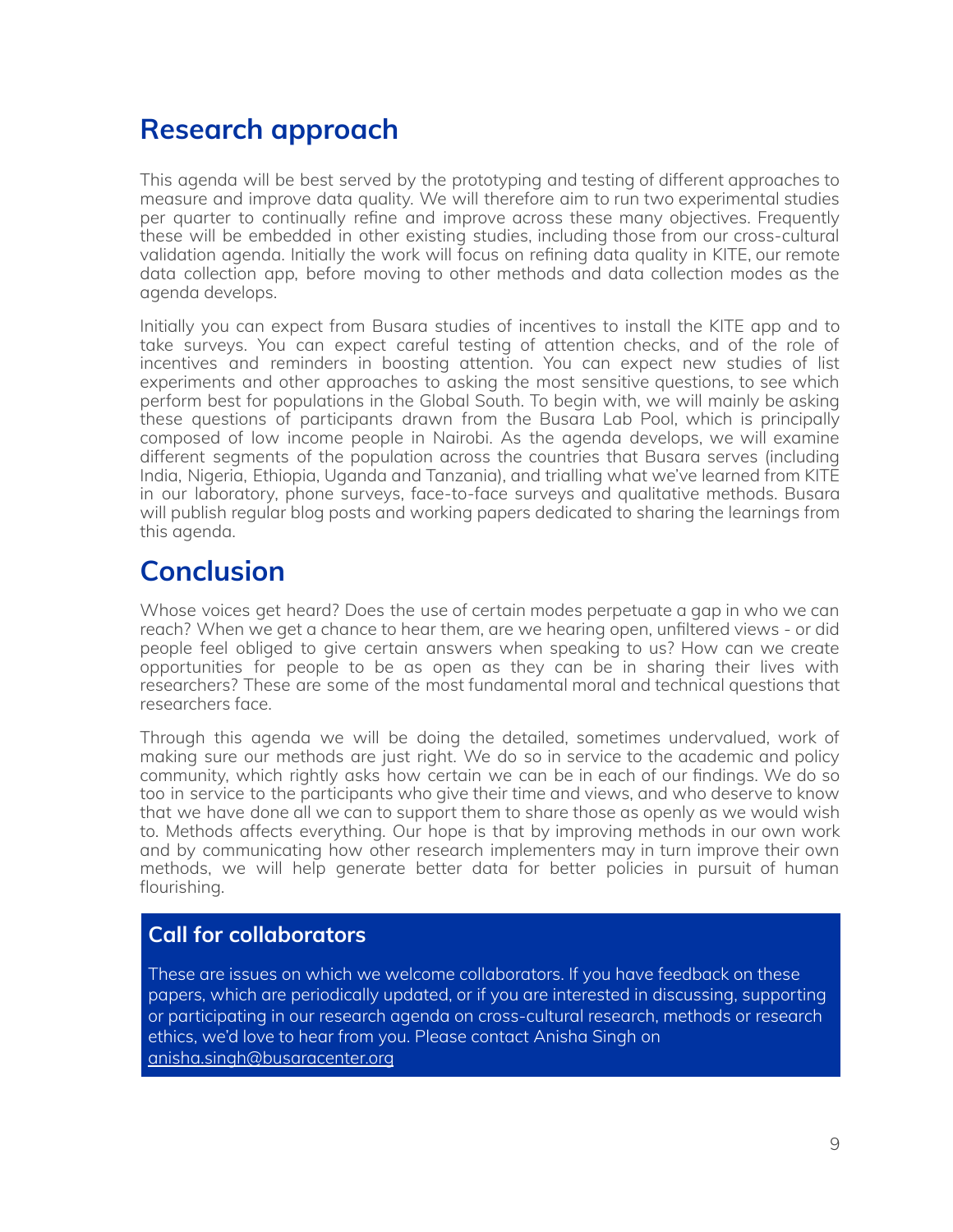# **References**

Abaluck, J., Kwong, L. H., Styczynski, A., Haque, A., Kabir, M. A., Bates-Jefferys, E., Crawford, E., Benjamin-Chung, J., Benhachmi, S., & Raihan, S. (2021). Normalizing Community Mask-Wearing: A Cluster Randomized Trial in Bangladesh. National Bureau of Economic Research. DOI 10.3386/w28734

Aguinis, H., Villamor, I., & Ramani, R. S. (2020). MTurk Research: Review and Recommendations. SAGE Publications Sage CA: Los Angeles, CA.

Alam, I., Khusro, S., Rauf, A., & Zaman, Q. (2014). Conducting surveys and data collection: From traditional to mobile and SMS-based surveys. Pakistan Journal of Statistics and Operation Research, 169–187. <https://doi.org/10.18187/pjsor.v10i2.758>

Almås, I., Auffhammer, M., Bold, T., Bolliger, I., Dembo, A., Hsiang, S. M., Kitamura, S., Miguel, E., & Pickmans, R. (2020). Destructive Behavior, Judgment, and Economic Decision-making under Thermal Stress. National Bureau of Economic Research. <https://doi.org/10.3386/w25785>

Amanela, S., Ayee, T. F., Buell, S., Escande, A., Quinlan, T., Rigterink, A. S., Schomerus, M., Sharp, S., & Swanson, S. (n.d.). The mental landscape of post-conflict life in northern Uganda. Part 1: Research on behaviour and post-conflict life in northern Uganda – the research design. Working Paper, 88.

[https://securelivelihoods.org/wp-content/uploads/SLRC-Uganda-Report-01-ResearchDesi](https://securelivelihoods.org/wp-content/uploads/SLRC-Uganda-Report-01-ResearchDesign-WP88-Jul20.pdf) [gn-WP88-Jul20.pdf](https://securelivelihoods.org/wp-content/uploads/SLRC-Uganda-Report-01-ResearchDesign-WP88-Jul20.pdf)

Amir, O., Rand, D. G., & Gal, Y. K. (2012). Economic Games on the Internet: The Effect of \$1 Stakes. PLOS ONE, 7(2), e31461. <https://doi.org/10.1371/journal.pone.0031461>

Baker, A. C. (2019, September 25). Difference-in-Differences Methodology. Andrew Baker. <https://andrewcbaker.netlify.app/2019/09/25/difference-in-differences-methodology/>

Baranov, V., Haushofer, J., & Jang, C. (2020). Can Positive Psychology Improve Psychological Well-Being and Economic Decision-Making? Experimental Evidence from Kenya. Economic Development and Cultural Change, 68(4), 1345–1376. <https://doi.org/10.1086/702860>

Blair, G., Cooper, J., Coppock, A., & Humphreys, M. (2019). Declaring and diagnosing research designs. American Political Science Review, 113(3), 838–859. <https://doi.org/10.1017/S0003055419000194>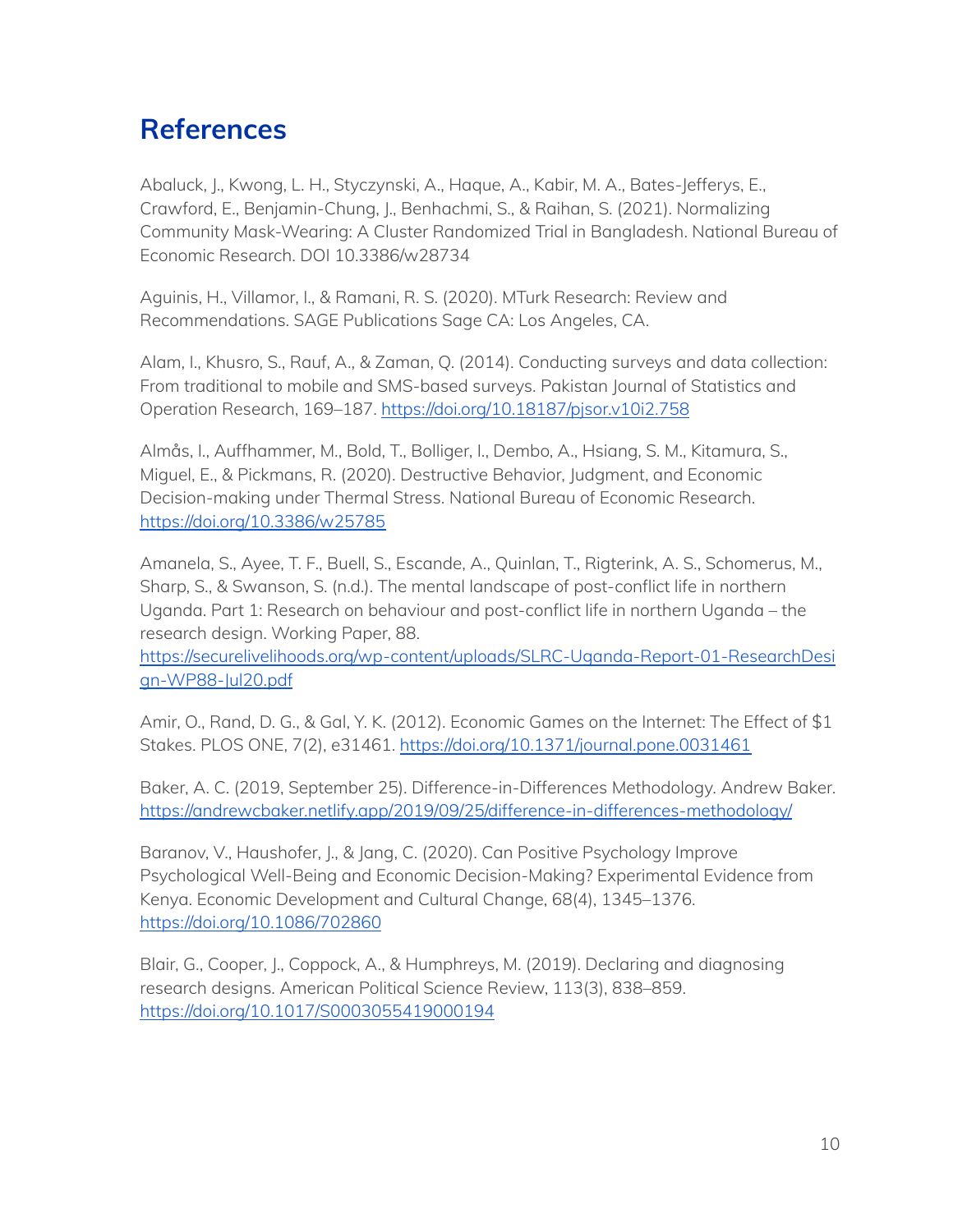Blum, A., Hazlett, C., & Posner, D. N. (2020). Measuring Ethnic Bias: Can Misattribution-Based Tools from Social Psychology Reveal Group Biases that Economics Games Cannot? Political Analysis, 29(3), 385–404. <https://doi.org/10.1017/pan.2020.37>

Boumans, M. (2015). Science Outside the Laboratory: Measurement in Field Science and Economics. Oxford University Press.

Briggs, R. C., & Weathers, S. (2016). Gender and location in African politics scholarship: The other white man's burden? African Affairs, 115(460), 466–489. <https://doi.org/10.1093/afraf/adw009>

Brooks, R., Lainio, A., & Lažetić, P. (2020). Using creative methods to research across difference. An introduction to the special issue. International Journal of Social Research Methodology, 23(1), 1–6. <https://doi.org/10.1080/13645579.2019.1672281>

Broockman, D. E., Kalla, J. L., & Sekhon, J. S. (2017). The Design of Field Experiments With Survey Outcomes: A Framework for Selecting More Efficient, Robust, and Ethical Designs. Political Analysis, 25(4), 435–464. <https://doi.org/10.1017/pan.2017.27>

Buhrmester, M. D., Talaifar, S., & Gosling, S. D. (2018). An evaluation of Amazon's Mechanical Turk, its rapid rise, and its effective use. Perspectives on Psychological Science, 13(2), 149–154. DOI: 10.1177/1745691617706516

Canagarajah, R., Oyegunle, S., & Waweru, L. (2021, August 13). Unlikely tools for unlikely times. The Busara Blog. <https://medium.com/busara-center-blog/unlikely-tools-for-unlikely-times-3d4d48b90387>

Cardel, M. I., Manasse, S., Krukowski, R. A., Ross, K., Shakour, R., Miller, D. R., Lemas, D. J., & Hong, Y.-R. (2020). COVID-19 impacts mental health outcomes and ability/desire to participate in research among current research participants. Obesity, 28(12), 2272–2281. <https://doi.org/10.1002/oby.23016>

Chelwa, G. (2017). Does Economics Have an 'Africa Problem'? Some Data and Preliminary Thoughts. African Perspectives on Global Corruption Conference, Johannesburg, February, 22. <https://wiser.wits.ac.za/system/files/seminar/Chelwa2017.pdf>

Chmielewski, M., & Kucker, S. C. (2020). An MTurk crisis? Shifts in data quality and the impact on study results. Social Psychological and Personality Science, 11(4), 464–473. <https://doi.org/10.1177/1948550619875149>

Cilliers, J., Dube, O., & Siddiqi, B. (2015). The white-man effect: How foreigner presence affects behavior in experiments. Journal of Economic Behavior & Organization, 118, 397–414. <https://doi.org/10.1016/j.jebo.2015.03.015>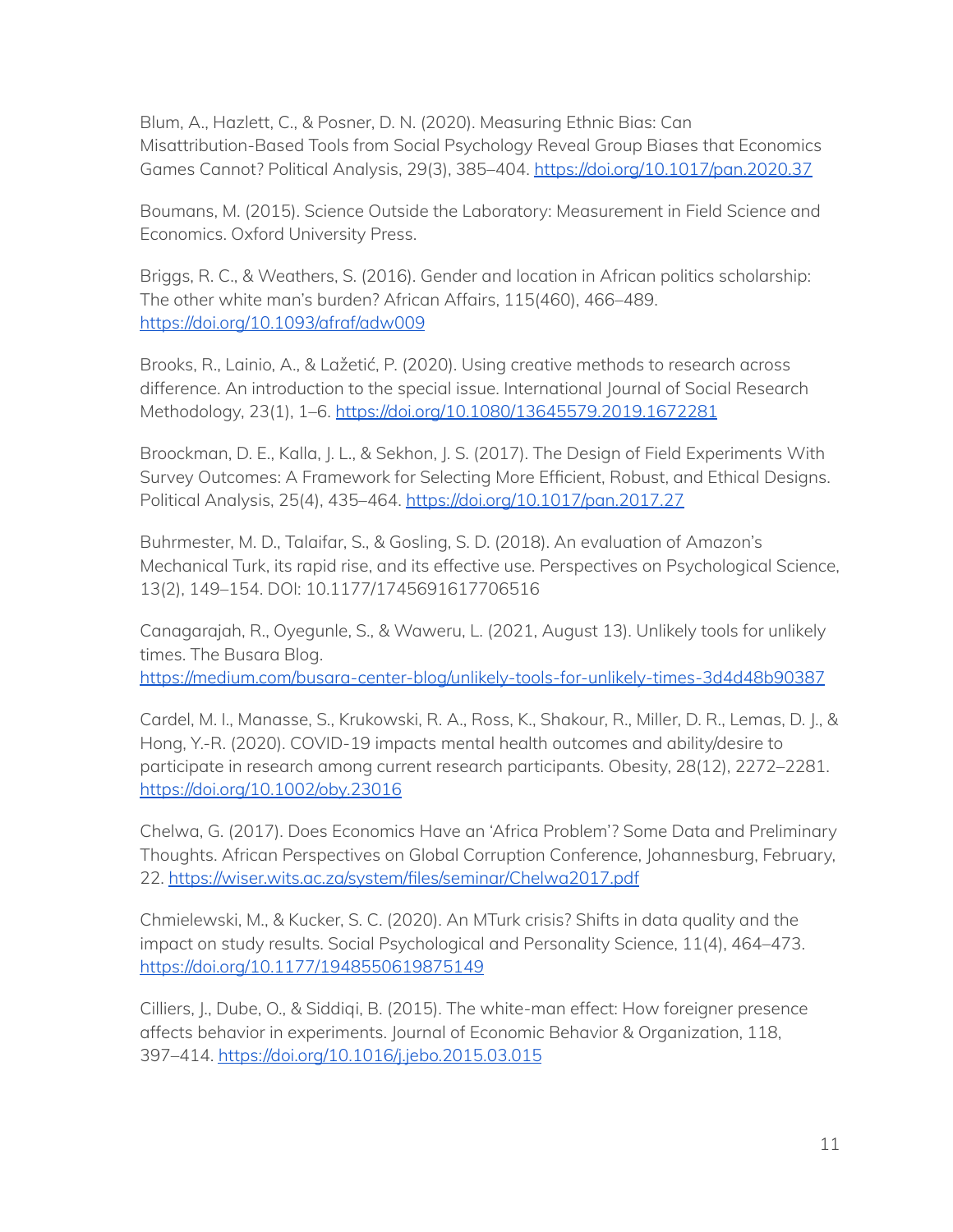Conrad, F. G., & Schober, M. F. (2021). Clarifying question meaning in standardized interviews can improve data quality even though wording may change: A review of the evidence. International Journal of Social Research Methodology, 24(2), 203–226. <https://doi.org/10.1080/13645579.2020.1824627>

Dean, J. (2021). Noise, cognitive function, and worker productivity. Working Paper. https://joshuatdean.com/wp-content/uploads/2021/03/NoiseCognitiveFunctionandWorker Productivity.pdf

Down, J., & Duke, S. (2003). SMS polling. A methodological review. ASC, 277–286. [https://www.researchgate.net/profile/Joel-Down/publication/268813162\\_SMS\\_Polling\\_A\\_](https://www.researchgate.net/profile/Joel-Down/publication/268813162_SMS_Polling_A_Methodological_Review_in_ASC_2003_THE_IMPACT_OF_TECHNOLOGY_ON_THE_SURVEY_PROCESS_Edited_by_R_Banks_et_al_Compilation_C_2003_Association_for_Survey_Computing/links/547818e30cf2a961e484930d/SMS-Polling-A-Methodological-Review-in-ASC-2003-THE-IMPACT-OF-TECHNOLOGY-ON-THE-SURVEY-PROCESS-Edited-by-R-Banks-et-al-Compilation-C-2003-Association-for-Survey-Computing.pdf) [Methodological\\_Review\\_in\\_ASC\\_2003\\_THE\\_IMPACT\\_OF\\_TECHNOLOGY\\_ON\\_THE\\_SURV](https://www.researchgate.net/profile/Joel-Down/publication/268813162_SMS_Polling_A_Methodological_Review_in_ASC_2003_THE_IMPACT_OF_TECHNOLOGY_ON_THE_SURVEY_PROCESS_Edited_by_R_Banks_et_al_Compilation_C_2003_Association_for_Survey_Computing/links/547818e30cf2a961e484930d/SMS-Polling-A-Methodological-Review-in-ASC-2003-THE-IMPACT-OF-TECHNOLOGY-ON-THE-SURVEY-PROCESS-Edited-by-R-Banks-et-al-Compilation-C-2003-Association-for-Survey-Computing.pdf) [EY\\_PROCESS\\_Edited\\_by\\_R\\_Banks\\_et\\_al\\_Compilation\\_C\\_2003\\_Association\\_for\\_Survey\\_C](https://www.researchgate.net/profile/Joel-Down/publication/268813162_SMS_Polling_A_Methodological_Review_in_ASC_2003_THE_IMPACT_OF_TECHNOLOGY_ON_THE_SURVEY_PROCESS_Edited_by_R_Banks_et_al_Compilation_C_2003_Association_for_Survey_Computing/links/547818e30cf2a961e484930d/SMS-Polling-A-Methodological-Review-in-ASC-2003-THE-IMPACT-OF-TECHNOLOGY-ON-THE-SURVEY-PROCESS-Edited-by-R-Banks-et-al-Compilation-C-2003-Association-for-Survey-Computing.pdf) [omputing/links/547818e30cf2a961e484930d/SMS-Polling-A-Methodological-Review-in-](https://www.researchgate.net/profile/Joel-Down/publication/268813162_SMS_Polling_A_Methodological_Review_in_ASC_2003_THE_IMPACT_OF_TECHNOLOGY_ON_THE_SURVEY_PROCESS_Edited_by_R_Banks_et_al_Compilation_C_2003_Association_for_Survey_Computing/links/547818e30cf2a961e484930d/SMS-Polling-A-Methodological-Review-in-ASC-2003-THE-IMPACT-OF-TECHNOLOGY-ON-THE-SURVEY-PROCESS-Edited-by-R-Banks-et-al-Compilation-C-2003-Association-for-Survey-Computing.pdf)[ASC-2003-THE-IMPACT-OF-TECHNOLOGY-ON-THE-SURVEY-PROCESS-Edited-by-R-B](https://www.researchgate.net/profile/Joel-Down/publication/268813162_SMS_Polling_A_Methodological_Review_in_ASC_2003_THE_IMPACT_OF_TECHNOLOGY_ON_THE_SURVEY_PROCESS_Edited_by_R_Banks_et_al_Compilation_C_2003_Association_for_Survey_Computing/links/547818e30cf2a961e484930d/SMS-Polling-A-Methodological-Review-in-ASC-2003-THE-IMPACT-OF-TECHNOLOGY-ON-THE-SURVEY-PROCESS-Edited-by-R-Banks-et-al-Compilation-C-2003-Association-for-Survey-Computing.pdf) [anks-et-al-Compilation-C-2003-Association-for-Survey-Computing.pdf](https://www.researchgate.net/profile/Joel-Down/publication/268813162_SMS_Polling_A_Methodological_Review_in_ASC_2003_THE_IMPACT_OF_TECHNOLOGY_ON_THE_SURVEY_PROCESS_Edited_by_R_Banks_et_al_Compilation_C_2003_Association_for_Survey_Computing/links/547818e30cf2a961e484930d/SMS-Polling-A-Methodological-Review-in-ASC-2003-THE-IMPACT-OF-TECHNOLOGY-ON-THE-SURVEY-PROCESS-Edited-by-R-Banks-et-al-Compilation-C-2003-Association-for-Survey-Computing.pdf)

Duflo, E., & Banerjee, A. (2017). Handbook of Field Experiments. Elsevier.

Dunlap, J. W. (1937). Review of Psychometric Methods.

Edwards, R., & Holland, J. (2020). Reviewing challenges and the future for qualitative interviewing. International Journal of Social Research Methodology, 23(5), 581–592. <https://doi.org/10.1080/13645579.2020.1766767>

Esopo, K., Mellow, D., Thomas, C., Uckat, H., Abraham, J., Jain, P., Jang, C., Otis, N., Riis-Vestergaard, M., Starcev, A., Orkin, K., & Haushofer, J. (2018). Measuring self-efficacy, executive function, and temporal discounting in Kenya. Behaviour Research and Therapy, 101, 30–45. <https://doi.org/10.1016/j.brat.2017.10.002>

Gertler, P. J., Martinez, S., Premand, P., Rawlings, L. B., & Vermeersch, C. M. J. (2016). Impact Evaluation in Practice, Second Edition. World Bank Publications.

Gibson, D. G., Pereira, A., Farrenkopf, B. A., Labrique, A. B., Pariyo, G. W., & Hyder, A. A. (2017). Mobile phone surveys for collecting population-level estimates in low-and middle-income countries: A literature review. Journal of Medical Internet Research, 19(5), e139. DOI: 10.2196/jmir.7428

Glöckner, A., & Hilbig, B. E. (2011). Methodology in judgment and decision making research. Judgment & Decision Making, 6(8). http://journal.sidm.org/11/m00/m00.pdf

Greenleaf, A. R., Gibson, D. G., Khattar, C., Labrique, A. B., & Pariyo, G. W. (2017). Building the evidence base for remote data collection in low-and middle-income countries: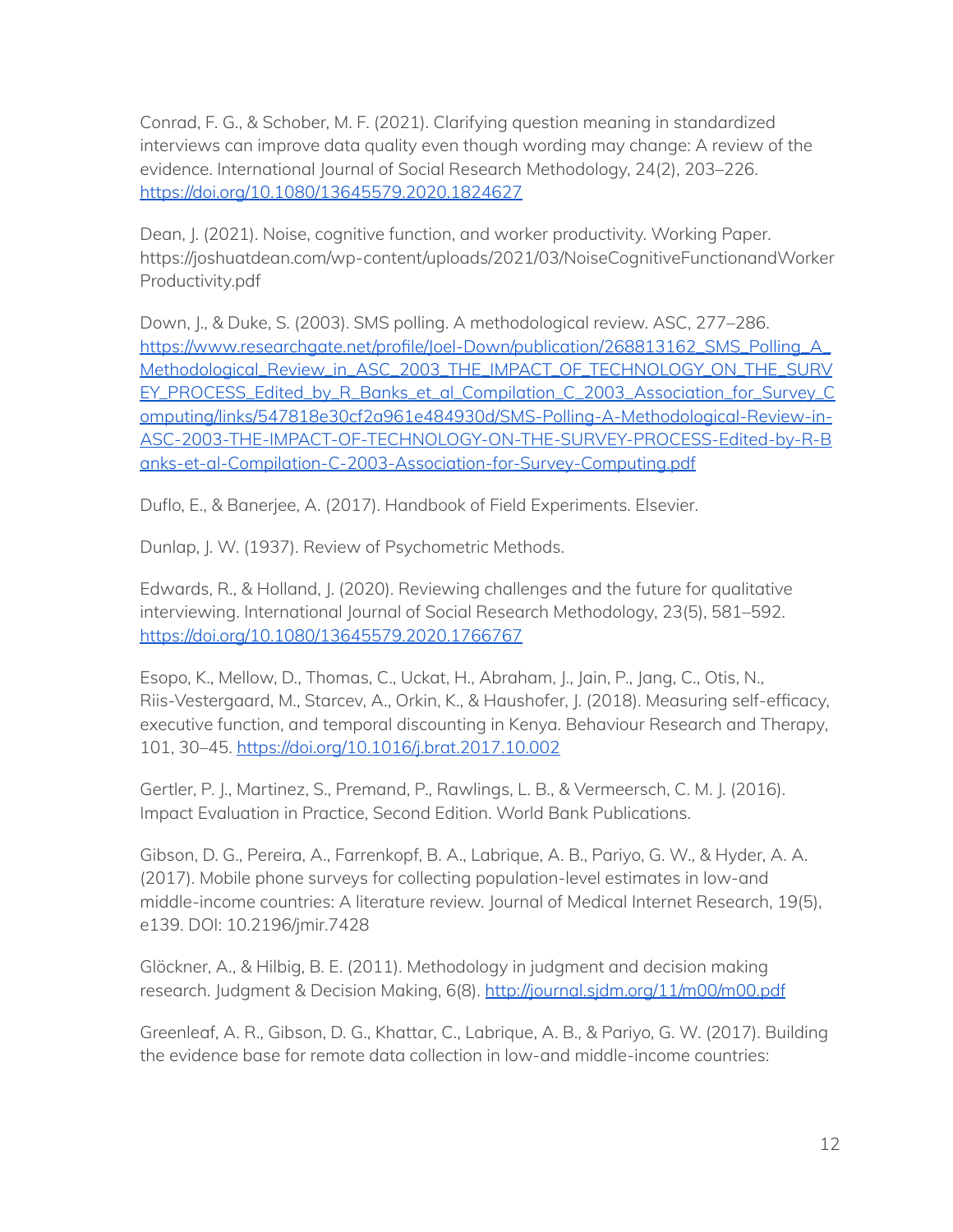Comparing reliability and accuracy across survey modalities. Journal of Medical Internet Research, 19(5), e140. DOI: 10.2196/jmir.7331

Hammersley, M. (2021). The 'radical critique of interviews': A response to recent comments. International Journal of Social Research Methodology, 24(3), 393–395. <https://doi.org/10.1080/13645579.2020.1841881>

Haushofer, J., Collins, M., de Giusti, G., Njoroge, J., Odero, A., Onyango, C., Vancel, J., Jang, C., Kuruvilla, M., & Hughes, C. (2014). A Methodology for Laboratory Experiments in Developing Countries: Examples from the Busara Center (SSRN Scholarly Paper ID 2155217). Social Science Research Network. <https://doi.org/10.2139/ssrn.2155217>

Haushofer, J., Mudida, R., & Shapiro, J. (2020). The Comparative Impact of Cash Transfers and a Psychotherapy Program on Psychological and Economic Well-being. National Bureau of Economic Research. <https://www.nber.org/papers/w28106>

Henrich, J., Heine, S. J., & Norenzayan, A. (2010). Most people are not WEIRD. Nature, 466(7302), 29–29. <https://doi.org/10.1038/466029a>

Hensen, B., Mackworth-Young, C. R. S., Simwinga, M., Abdelmagid, N., Banda, J., Mavodza, C., Doyle, A. M., Bonell, C., & Weiss, H. A. (2021). Remote data collection for public health research in a COVID-19 era: Ethical implications, challenges and opportunities. Health Policy and Planning, 36(3), 360–368. <https://doi.org/10.1093/heapol/czaa158>

Hilbig, B. E. (2010). Precise models deserve precise measures: A methodological dissection. Judgment and Decision. Judgment and Decision Making, 5(4), 272–284. <https://doi.org/10.1.1.177.1293>

Höhne, J. K., & Krebs, D. (2021). Mismatching middle options: Consequences for attitude measurement in smartphone surveys. International Journal of Social Research Methodology, 24(3), 381–386. <https://doi.org/10.1080/13645579.2020.1803621>

Holmes, E. A., O'Connor, R. C., Perry, V. H., Tracey, I., Wessely, S., Arseneault, L., Ballard, C., Christensen, H., Silver, R. C., & Everall, I. (2020). Multidisciplinary research priorities for the COVID-19 pandemic: A call for action for mental health science. The Lancet Psychiatry. [https://doi.org/10.1016/S2215-0366\(20\)30168-1](https://doi.org/10.1016/S2215-0366(20)30168-1)

Hughes, K., Hughes, J., & Cocq, F. P.-L. (2020). Introduction: Making the case for qualitative interviews. International Journal of Social Research Methodology, 23(5), 541–545. <https://doi.org/10.1080/13645579.2020.1766756>

Islam, M. (2020). Reflection note: Confessions of a Muslim researcher – considering identity in research. International Journal of Social Research Methodology, 23(5), 509–515. <https://doi.org/10.1080/13645579.2019.1700726>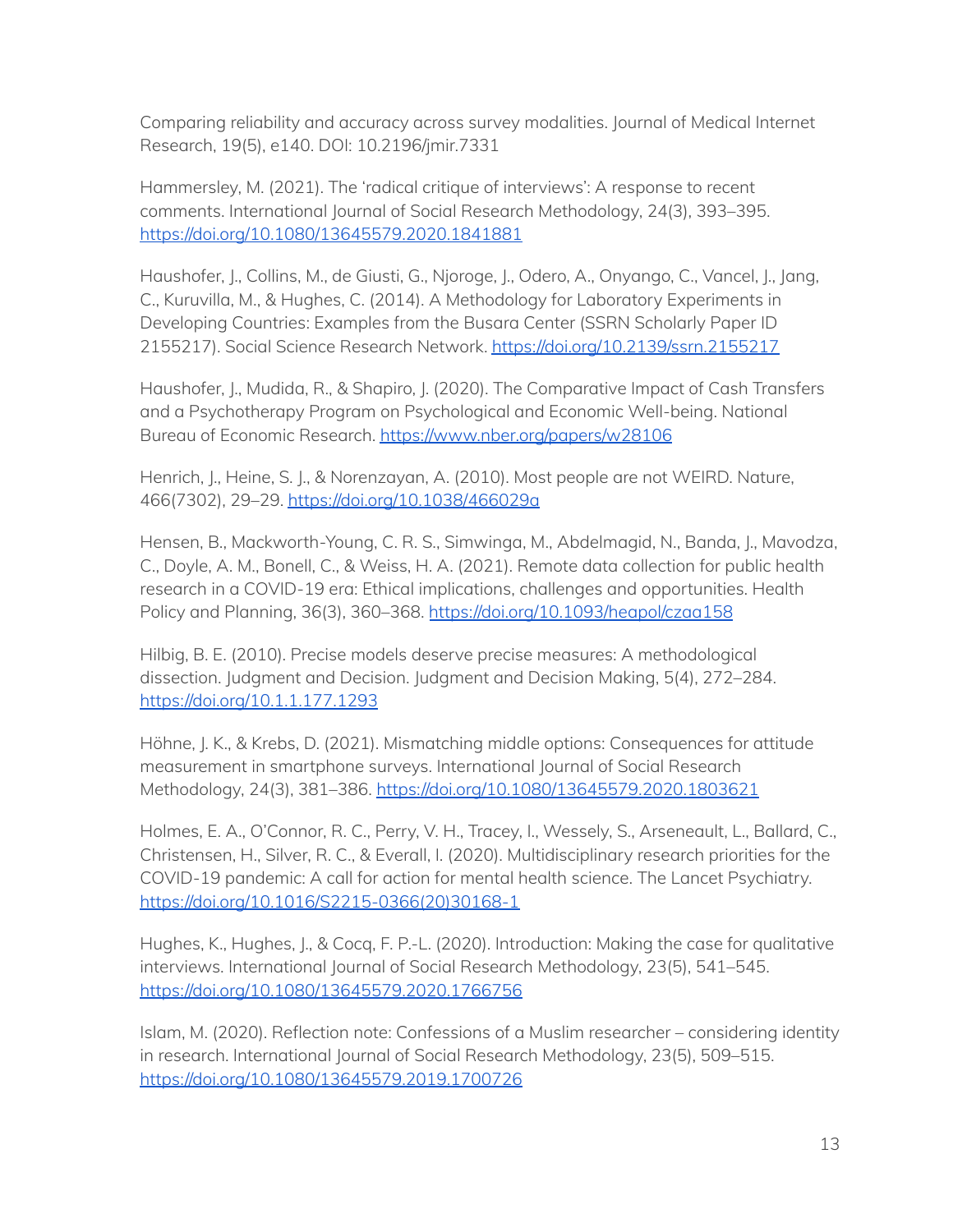Jang, C., & Lynham, J. (2015). Where do social preferences come from? Economic Letters, 137. <https://doi.org/10.1016/j.econlet.2015.09.004>

Jenner, B. M., & Myers, K. C. (2019). Intimacy, rapport, and exceptional disclosure: A comparison of in-person and mediated interview contexts. International Journal of Social Research Methodology, 22(2), 165–177. <https://doi.org/10.1080/13645579.2018.1512694>

Kennedy, R., Clifford, S., Burleigh, T., Waggoner, P. D., Jewell, R., & Winter, N. J. (2020). The shape of and solutions to the MTurk quality crisis. Political Science Research and Methods, 8(4), 614–629. <https://doi.org/10.1017/psrm.2020.6>

Khandker, S. R., Koolwal, G. B., & Samad, H. A. (2009). Handbook on impact evaluation: Quantitative methods and practices. World Bank Publications.

Kianersi, S., Luetke, M., Jules, R., & Rosenberg, M. (2020). The association between interviewer gender and responses to sensitive survey questions in a sample of Haitian women. International Journal of Social Research Methodology, 23(2), 229–239. <https://doi.org/10.1080/13645579.2019.1661248>

Klein, R. A., Ratliff, K. A., Vianello, M., Adams Jr, R. B., Bahník, Š., Bernstein, M. J., Bocian, K., Brandt, M. J., Brooks, B., & Brumbaugh, C. C. (2014). Investigating variation in replicability. Social Psychology, 45(3), 142-152. <https://doi.org/10.1027/1864-9335/a000178.>

Kopper, S., & Sautmann, A. (2020). Best practices for conducting phone surveys. Abdul Latif Jameel Poverty Action Lab (J-PAL).

[https://www.povertyactionlab.org/blog/3-20-20/best-practices-conducting-phone-survey](https://www.povertyactionlab.org/blog/3-20-20/best-practices-conducting-phone-surveys#:~:text=Keep%20the%20informed%20consent%20script,and%20duration%20of%20the%20survey.) [s#:~:text=Keep%20the%20informed%20consent%20script,and%20duration%20of%20the](https://www.povertyactionlab.org/blog/3-20-20/best-practices-conducting-phone-surveys#:~:text=Keep%20the%20informed%20consent%20script,and%20duration%20of%20the%20survey.) [%20survey.](https://www.povertyactionlab.org/blog/3-20-20/best-practices-conducting-phone-surveys#:~:text=Keep%20the%20informed%20consent%20script,and%20duration%20of%20the%20survey.)

Kruger, L. J., Rodgers, R. F., Long, S. J., & Lowy, A. S. (2019). Individual interviews or focus groups? Interview format and women's self-disclosure. International Journal of Social Research Methodology, 22(3), 245-255. <https://doi.org/10.1080/13645579.2018.1518857>

Lau, C. Q., Cronberg, A., Marks, L., & Amaya, A. (2019). In search of the optimal mode for mobile phone surveys in developing countries. A comparison of IVR, SMS, and CATI in NIgeria. Survey Research Methods, 13(3), 305–318. <https://doi.org/10.18148/srm/2019.v13i3.7375>

Lau, C. Q., Lombaard, A., Baker, M., Eyerman, J., & Thalji, L. (2019). How representative are SMS surveys in Africa? Experimental evidence from four countries. International Journal of Public Opinion Research, 31(2), 309–330. <https://doi.org/10.1093/ijpor/edy008>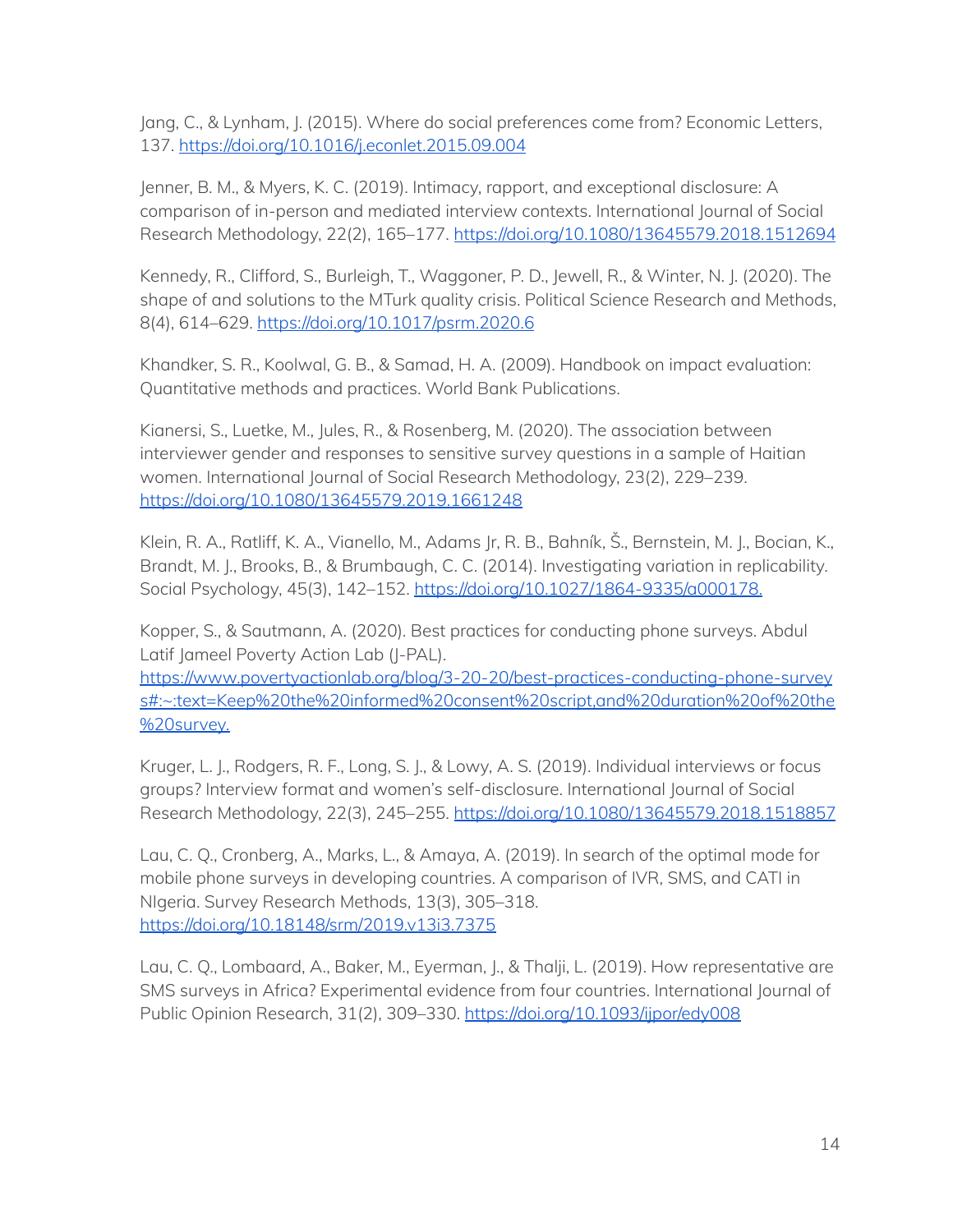Lau, C. Q., Sanders, H., & Lombaard, A. (2019). Questionnaire Design in Short Message Service (SMS) Surveys. Field Methods, 31(3), 214–229. <https://doi.org/10.1177/1525822X19862506>

Laumas, A., Owsley, N., & Haldea, P. (2020, July 2). How Preeti was born [Medium]. Busara Center. <https://medium.com/busara-center-blog/how-preeti-was-born-af4583208fc9>

Lewis-Beck, M., Bryman, A. E., & Liao, T. F. (2003). The Sage encyclopedia of social science research methods. Sage Publications.

Lobe, B., Morgan, D., & Hoffman, K. A. (2020). Qualitative Data Collection in an Era of Social Distancing. International Journal of Qualitative Methods, 19,. <https://doi.org/10.1177/1609406920937875>

Mao, J., & Feldman, E. (2019). Class matters: Interviewing across social class boundaries. International Journal of Social Research Methodology, 22(2), 125–137. <https://doi.org/10.1080/13645579.2018.1535879>

Matherly, T. (2019). A panel for lemons? Positivity bias, reputation systems and data quality on MTurk. European Journal of Marketing, 53(2), 195-223. <https://doi.org/10.1108/EJM-07-2017-0491>

Mathur, M. (2020, April 3). 3 steps to designing an effective phone survey that reaches respondents. IDinsight Ideas and Insights. [https://www.idinsight.org/article/3-steps-to-designing-an-effective-phone-survey-that-re](https://www.idinsight.org/article/3-steps-to-designing-an-effective-phone-survey-that-reaches-respondents/) [aches-respondents/](https://www.idinsight.org/article/3-steps-to-designing-an-effective-phone-survey-that-reaches-respondents/)

Mavletova, A., & Couper, M. P. (2015). A meta-analysis of breakoff rates in mobile web surveys. In Toninelli, D. et al. (2015). Mobile Research Methods: Opportunities and Challenges of Mobile Research Methodologies, 81–98.

Montagni, I., Cariou, T., Tzourio, C., & González-Caballero, J.-L. (2019). "I don't know", "I'm not sure", "I don't want to answer": A latent class analysis explaining the informative value of nonresponse options in an online survey on youth health. International Journal of Social Research Methodology, 22(6), 651-667. <https://doi.org/10.1080/13645579.2019.1632026>

Munafò, M. R., Nosek, B. A., Bishop, D. V., Button, K. S., Chambers, C. D., Du Sert, N. P., Simonsohn, U., Wagenmakers, E.-J., Ware, J. J., & Ioannidis, J. P. (2017). A manifesto for reproducible science. Nature Human Behaviour, 1(1), 1–9. <https://doi.org/10.1038/s41562-016-0021>

Muthukrishna, M., Bell, A. V., Henrich, J., Curtin, C. M., Gedranovich, A., McInerney, J., & Thue, B. (2020). Beyond Western, Educated, Industrial, Rich, and Democratic (WEIRD)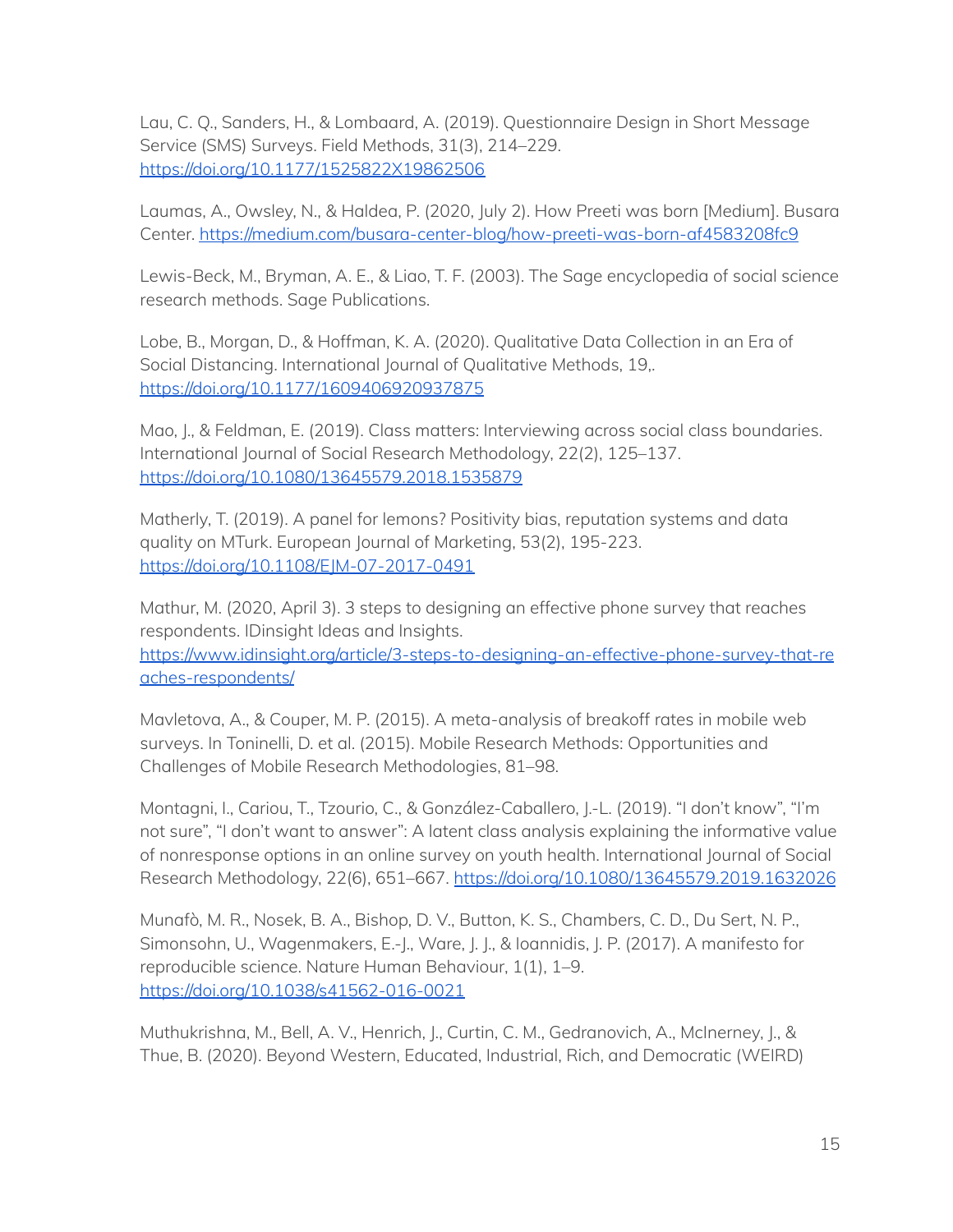Psychology: Measuring and Mapping Scales of Cultural and Psychological Distance. Psychological Science, 31(6), 678–701. <https://doi.org/10.1177/0956797620916782>

Ndlovu-Gatsheni, S. J. (2021). The cognitive empire, politics of knowledge and African intellectual productions: Reflections on struggles for epistemic freedom and resurgence of decolonisation in the twenty-first century. Third World Quarterly, 42(5), 882–901. <https://doi.org/10.1080/01436597.2020.1775487>

Nichols, A. L., & Edlund, J. E. (2020). Why don't we care more about carelessness? Understanding the causes and consequences of careless participants. International Journal of Social Research Methodology, 23(6), 625–638. <https://doi.org/10.1080/13645579.2020.1719618>

Ongena, Y. P., & Dijkstra, W. (2021a). Advances in research on survey interview interaction. International Journal of Social Research Methodology, 24(2), 177–179. <https://doi.org/10.1080/13645579.2020.1824625>

Ongena, Y. P., & Dijkstra, W. (2021b). Advances in research on survey interview interaction. International Journal of Social Research Methodology, 24(2), 177–179. <https://doi.org/10.1080/13645579.2020.1824625>

Owsley, N., Adhiambo, J., Owelle, E., Ngina, I., & Amanela, S. (2019, February 20). Off The Record #3: Are cognitive biases universal across cultures? [Medium]. Busara Center. [https://medium.com/busara-center-blog/are-cognitive-biases-universal-across-cultures-6](https://medium.com/busara-center-blog/are-cognitive-biases-universal-across-cultures-6b8f7791eb6c) [b8f7791eb6c](https://medium.com/busara-center-blog/are-cognitive-biases-universal-across-cultures-6b8f7791eb6c)

Palan, S., & Schitter, C. (2018). Prolific.ac—A subject pool for online experiments. Journal of Behavioral and Experimental Finance, 17, 22–27. <https://doi.org/10.1016/j.jbef.2017.12.004>

Peer, E., Brandimarte, L., Samat, S., & Acquisti, A. (2017). Beyond the Turk: Alternative platforms for crowdsourcing behavioral research. Journal of Experimental Social Psychology, 70, 153–163. <https://doi.org/10.1016/j.jesp.2017.01.006>

Peer, E., Rothschild, D. M., Evernden, Z., Gordon, A., & Damer, E. (2021). MTurk, Prolific or panels? Choosing the right audience for online research. Choosing the Right Audience for Online Research (January 10, 2021). Litman, Leib and Moss, Aaron and Rosenzweig, Cheskie and Robinson, Jonathan, Reply to MTurk, Prolific or panels? Choosing the right audience for online research (January 28, 2021). <http://dx.doi.org/10.2139/ssrn.3775075>

Pritchard, E. (2019). Female researcher safety: The difficulties of recruiting participants at conventions for people with dwarfism. International Journal of Social Research Methodology, 22(5), 503–515. <https://doi.org/10.1080/13645579.2019.1590896>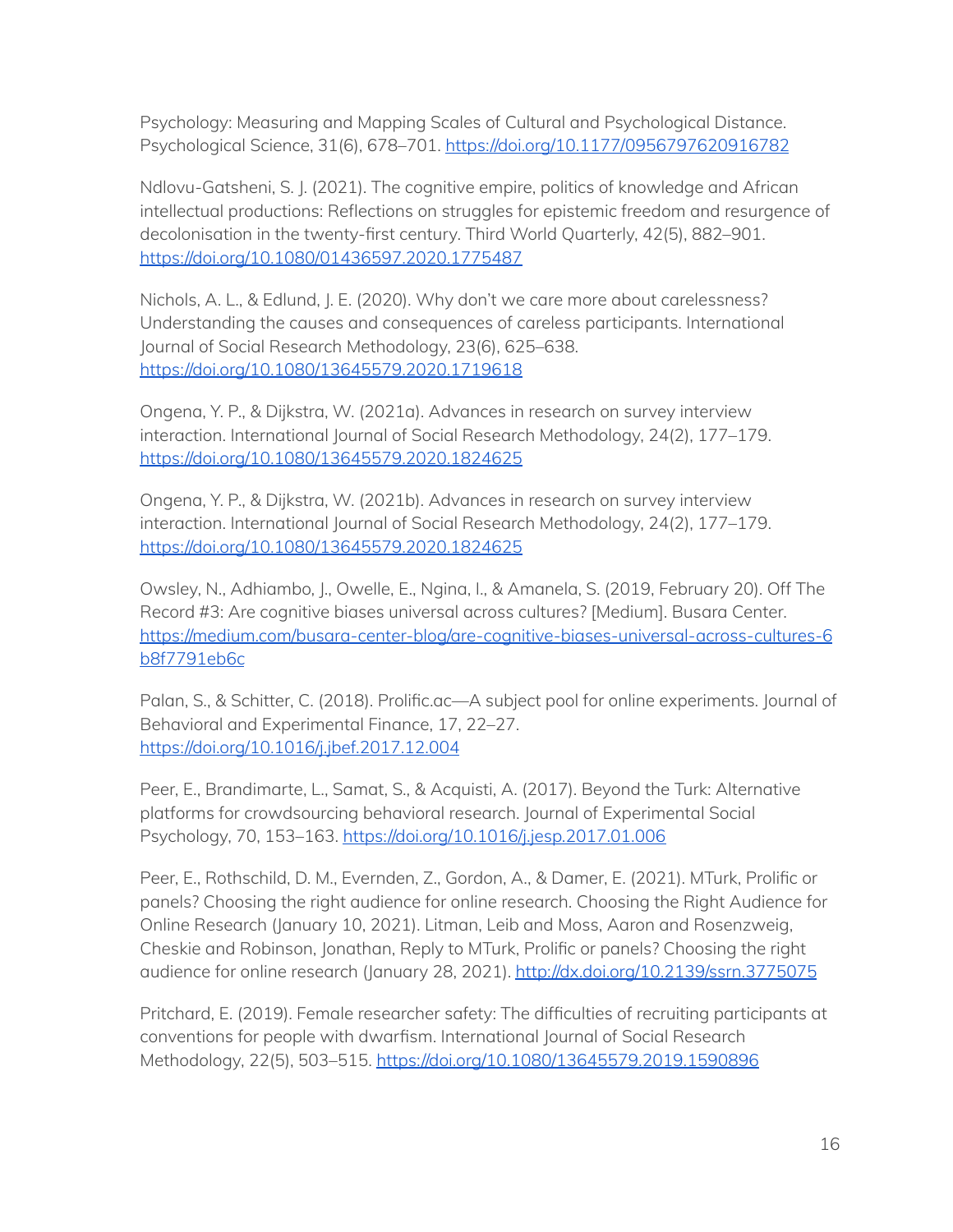Rasmussen, M. L., Graefenstein, S., Singleton, A., Halafoff, A., & Bouma, G. (2020). Methodological challenges of designing a survey to capture young people's (non-binary) affiliations in relationship to religion, sexuality and gender. International Journal of Social Research Methodology, 23(6), 695–709. <https://doi.org/10.1080/13645579.2020.1763692>

Richardson, J., Godfrey, B., & Walklate, S. (2021). Rapid, remote and responsive research during COVID-19. Methodological Innovations, 14(1), 20597991211008580. <https://doi.org/10.1177/20597991211008581>

Rogers, B. A. (2021). Researching while queer: A research note about a genderqueer lesbian conducting qualitative research in the southeastern United States. International Journal of Social Research Methodology, 24(1), 31–37. <https://doi.org/10.1080/13645579.2020.1760551>

Rozo, S. (2021, July 21). Tips for Collecting Surveys of Hard-to-Reach Populations. Innovations for Poverty Action. <https://www.poverty-action.org/blog/tips-collecting-surveys-hard-reach-populations>

Sarac, M., & Koc, I. (2021). Sources of nonresponse error in the translation process of survey instruments: The impact of language mismatch and on-the-spot translation on the quality of birth date data. International Journal of Social Research Methodology, 24(3), 313–325. <https://doi.org/10.1080/13645579.2020.1785088>

Schaeffer, N. C. (2021). Interaction before and during the survey interview: Insights from conversation analysis. International Journal of Social Research Methodology, 24(2), 181–202. <https://doi.org/10.1080/13645579.2020.1824626>

Silber, H., Danner, D., & Rammstedt, B. (2019). The impact of respondent attentiveness on reliability and validity. International Journal of Social Research Methodology, 22(2), 153–164. <https://doi.org/10.1080/13645579.2018.1507378>

Simons, D. J. (2014). The Value of Direct Replication. Perspectives on Psychological Science, 9(1), 76-80. <https://doi.org/10.1177/1745691613514755>

Terentev, E., & Maloshonok, N. (2019). The impact of response options ordering on respondents' answers to rating questions: Results of two experiments. International Journal of Social Research Methodology, 22(2), 179–198. <https://doi.org/10.1080/13645579.2018.1510660>

Ting, C., & Fitzgerald, R. (2020). The work to make an experiment work. International Journal of Social Research Methodology, 23(3), 329–345. <https://doi.org/10.1080/13645579.2019.1694621>